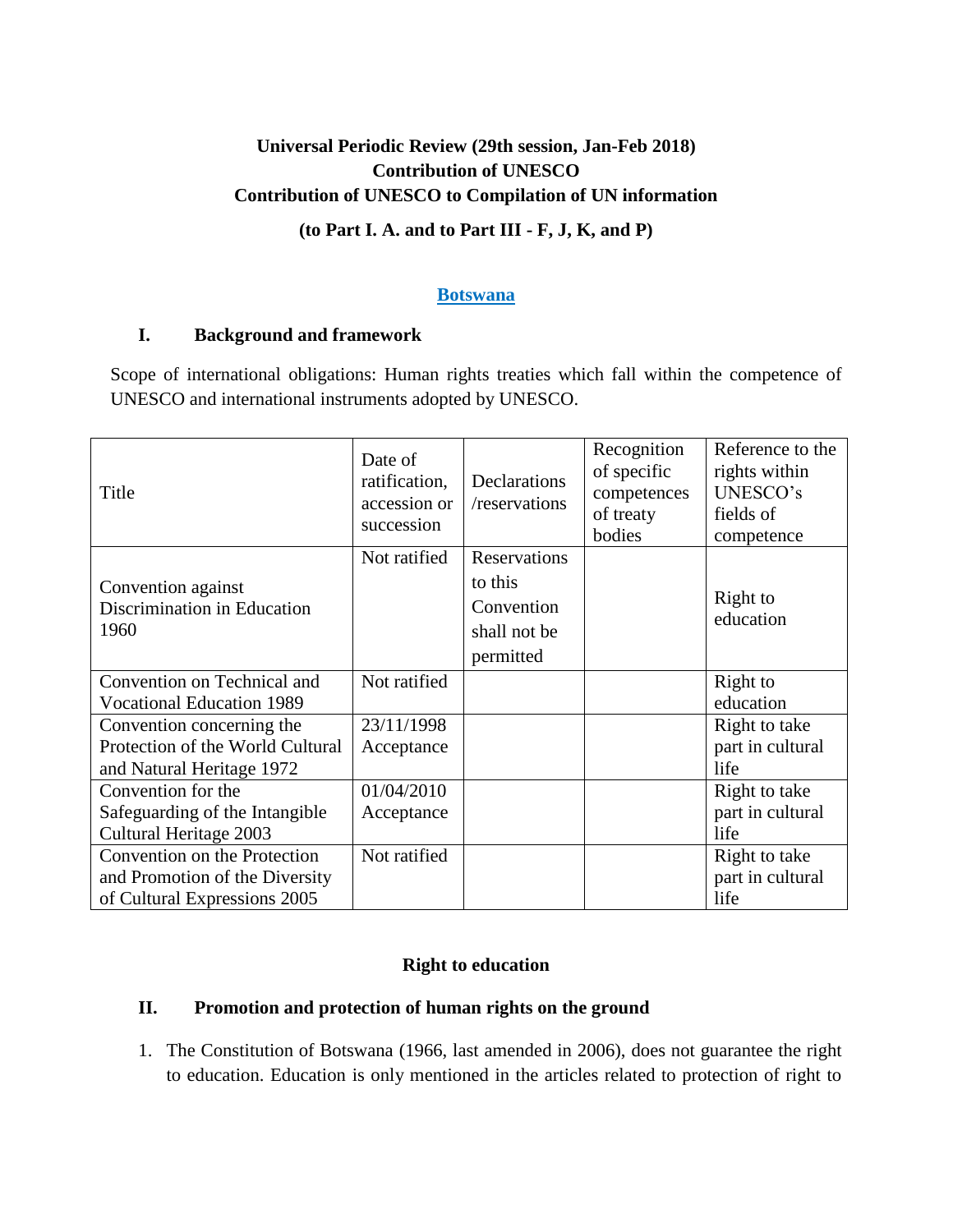personal liberty, protection of freedom of conscience, and protection of freedom of expression.

- 2. The main law concerning education is the Education Act of 1966 (last revised in 2002). Other laws on education are the vocational training act, the tertiary education act, the University of Bostwana act, the Botswana College of Agriculture Act, the Botswana College of Distance and Open Learning Act and the Botswana International University of Science and Technology Act.
- 3. In terms of reporting to UNESCO, within the framework of the latest consultations of Member States on the measures taken to implement the Recommendation against Discrimination in Education, Botswana did not submit national reports for the 9th (2016- 2017) and for the 8th (2011-2013) Consultations. Similarly, it did not report on the measures taken for the implementation of the 1974 UNESCO Recommendation concerning Education for International Understanding, Co-operation and Peace and Education relating to Human Rights and Fundamental Freedoms within the framework of the 5th (2012-2013) and the 6th (2016-2017) Consultations of Member States.

# **Freedom of opinion and expression**

- $\triangleright$  Constitutional and Legislative Framework:
- 4. The Constitution of Botswana provides for freedom of expression in which it states: "no person shall be hindered in the enjoyment of his freedom of expression, that is to say, freedom to hold opinions without interference, freedom to receive ideas and information without interference, freedom to communicate ideas and information without interference" (Article 12). The right is guaranteed, "to the extent that the law in question makes provision"<sup>1</sup> and could be limited in the interests of public safety, public order and public morality among others.
- 5. Defamation is still criminalized under Botswana's Penal Code<sup>2</sup> (Sections 192-199). Additionally, any person who uses threatening, abusive or insulting words in a public place is subject to up to a six-month imprisonment sentence under Section 90. Deliberately insulting orally or in writing the country's symbols and using abusive, obscene or insulting language in relation to the President or any other member of the National Assembly or officer in public is subject to a fine up to P500 under Sections 91 and 93.
- 6. In March 2017, lawmakers voted to reject a freedom of information bill.
- $\triangleright$  Implementation of legislation:

l

<sup>&</sup>lt;sup>1</sup> [https://www.constituteproject.org/constitution/Botswana\\_2005.pdf?lang=en](https://www.constituteproject.org/constitution/Botswana_2005.pdf?lang=en)

 $2 \frac{\text{http://www.wipo.int/wipolex/en/text.jsp?file} \cdot id=238601}{\text{http://www.wipo.int/wipolex/en/text.jsp?file} \cdot id=238601}$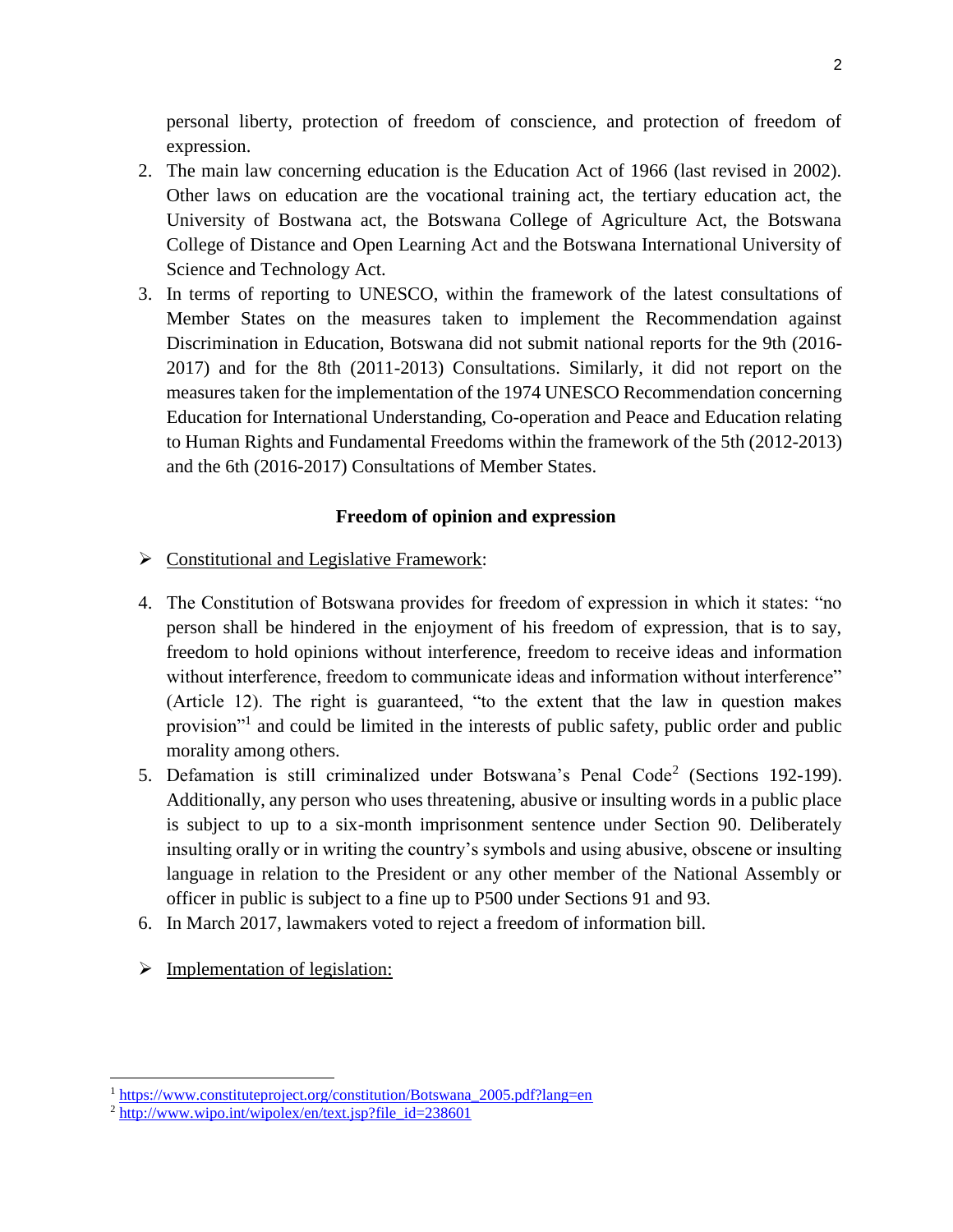- 7. The Broadcasting  $Act^3$  (1999) established the National Broadcasting Board, which issues the broadcasting licences. The Board is composed of 11 members appointed by the Minister of Transport. Members of the Board represent of various state institutions.
- $\triangleright$  Safety of journalists:
- 8. Since 2008, UNESCO<sup>4</sup> recorded no killings of journalists in Botswana.

# **III. Recommendations**

9. Below are the recommendations made within the framework of the 2nd cycle of the Working Group (23rd session) on the Universal Periodic Review (March 2013)<sup>5</sup>:

**115.36***. Continue to promote human rights education.*

**115.37***. Continue to raise awareness on harmful cultural norms and traditional practices as well as human rights education in primary school system.*

**115.38***. Seek support and assistance from international institutions in dealing with the challenges that constrain the effective realization of certain rights, particularly the right to education and the protection of refugees.*

**115.47***. Continue strengthening the necessary policies to promote gender equality, with a focus on education, on adopting awareness campaigns for the population against gender violence, and on putting in place specific legislation that criminalizes violence against women.*

**115.55***. Continue to pay special attention to the needs of rural women ensuring that they participate in decision-making processes and have full access to justice, education, health services and financial facilities.*

**115.84***. Continue efforts to provide comprehensive primary education.*

**115.85***. Continue to ensure full access to education for children.*

**115.86***. Continue its efforts to ensure full access to education.*

**115.87***. Redouble efforts to increase women's participation in education, including tertiary education.*

**117.22***. Apply strict measures to stamp out corporal punishment in school and home setting.*

**117.37***. Take all appropriate measures, including adequate resource allocation, to strengthen indigenous children's equal access to education, including, when possible, education in their own language.*

# **Review and specific recommendations**

 $\overline{\phantom{a}}$ 

10. Recommendations made during the last UPR cycle concerned equal access to education, specifically for women and indigenous, gender-based discrimination in education and promotion of human rights through education. Despite the existence of a "Vision 2016"

<sup>&</sup>lt;sup>3</sup> [http://www.wipo.int/wipolex/en/text.jsp?file\\_id=238593](http://www.wipo.int/wipolex/en/text.jsp?file_id=238593)

<sup>4</sup> <http://en.unesco.org/unesco-condemns-killing-of-journalists>

<sup>5</sup> <https://documents-dds-ny.un.org/doc/UNDOC/GEN/G13/125/04/PDF/G1312504.pdf?OpenElement>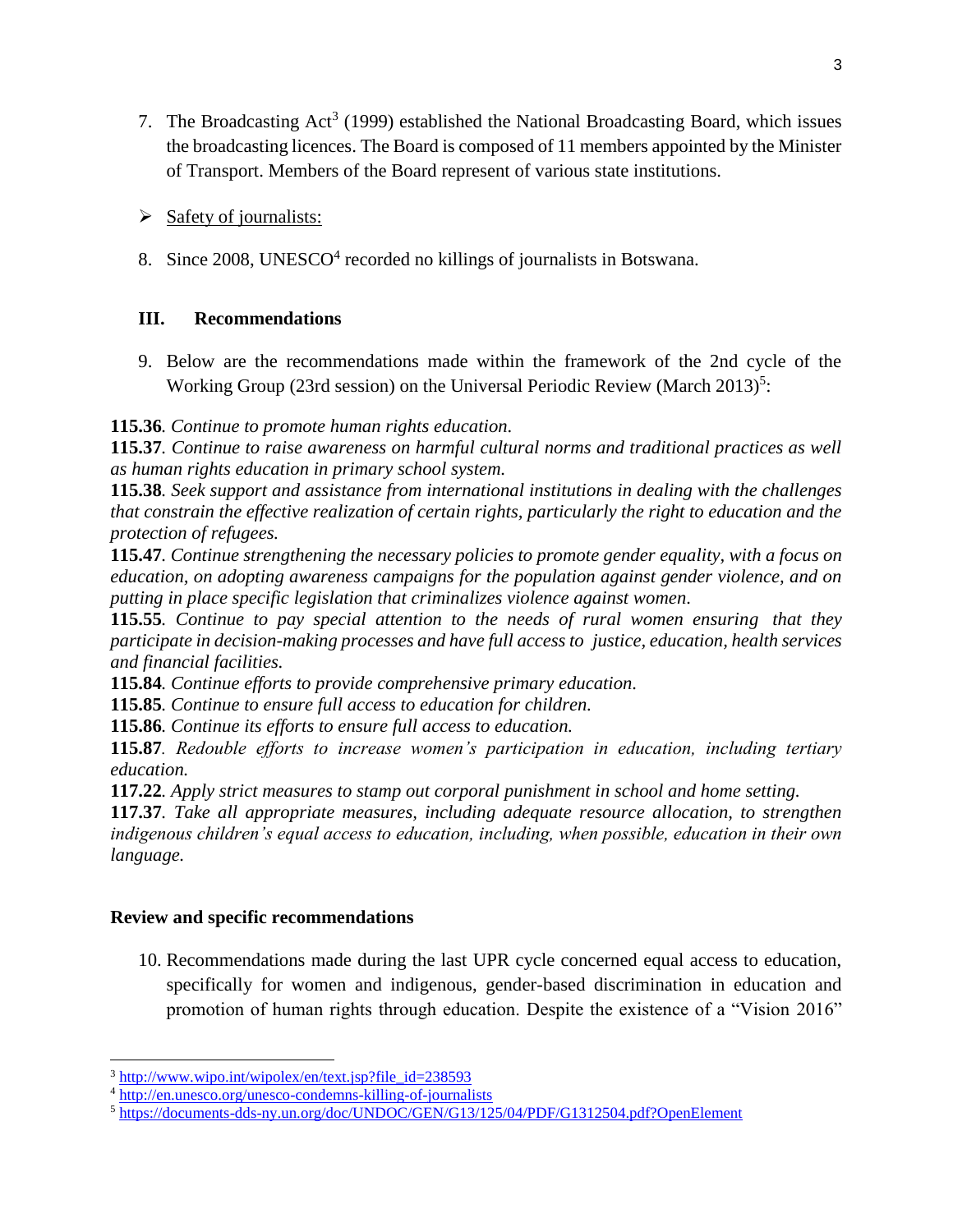programme, which has a pillar dedicated to education, few information regarding governmental policy for its implementation is available. UNESCO organizes periodic Consultations of Member States on measures taken to implement the Recommendation concerning Education for International Understanding, Co-operation and Peace and Education relating to Human Rights and Fundamental Freedoms. Regrettably, Botswana did not report within the framework of the latest consultations. This would have been a valuable opportunity for the country to make a self-assessment of the situation and progress made on this matter and to share necessary information with UNESCO.

- 11. Efforts could also be deployed to ensure the constitutional framework enshrines education as a human right, since it is not yet the case. In the context of SDG-4 on Education, such provisions are useful with a view to harness progress to provide "inclusive and equitable quality education and lifelong learning for all" and to ensure education without discrimination. In that respect, Botswana should be strongly invited to ratify UNESCO's Convention against Discrimination in Education, which provides an international legal framework for the right to education and non-discrimination.
- 12. Latest data concerns the school year ending in 2013. The primary adjusted net enrolment ratio was then of 91% with a percentage of 27 out-of-school children. The lower secondary adjusted net enrolment ratio was 89%. However, the adjusted net enrolment ratio one year before the official primary school entry age was only of 28%.<sup>6</sup> Pre-school education has been recognized as a current issue in the report on the implementation of the "Vision 2016" which states that "Pre-primary education in Botswana has been predominantly privately operated or provided by non-governmental organizations. But now, apparently recognizing it as a key component of early childhood development, the government has recently implemented a 'pilot' programme of free pre-school education".<sup>7</sup>
- 13. Globally, this report emphasizes that Botswana has considerably invested in education and this has resulted in a high enrolment rate at the primary and secondary level, with higher completion rates. It also permitted to enroll more student at the tertiary level. However, despite the good enrolment rate at the secondary level, this one keeps dropping off, mainly in rural areas. The quality of education is also declining and the education system is still monolingual,<sup>8</sup> despite the fact that these issues were part of the education pillar of the "vision 2016".
- 14. Botswana can be commended for the setup of a new "Vision 2036" which includes education and skills development in its second pillar on human and social development.<sup>9</sup> If it only gives a broad idea of what has to be achieved in education 2036, a National Transformation Strategy is supposed to be developed and reviewed periodically. Moreover, an Education and Training Sector Strategic Plan (ETSSP 2015-2020) was adopted in April

 $\overline{\phantom{a}}$ 

<sup>6</sup> UNESCO, Global education monitoring report, 2016, tables 2, 3 and 4.

<sup>7</sup> Vision Council, Botswana Performance report 2015, Long term vision for Botswana, 2015, p.35

<sup>8</sup> Idem, p.19.

<sup>9</sup> Government of Botswana, Vision 2036 achieving prosperity for all, July 2016.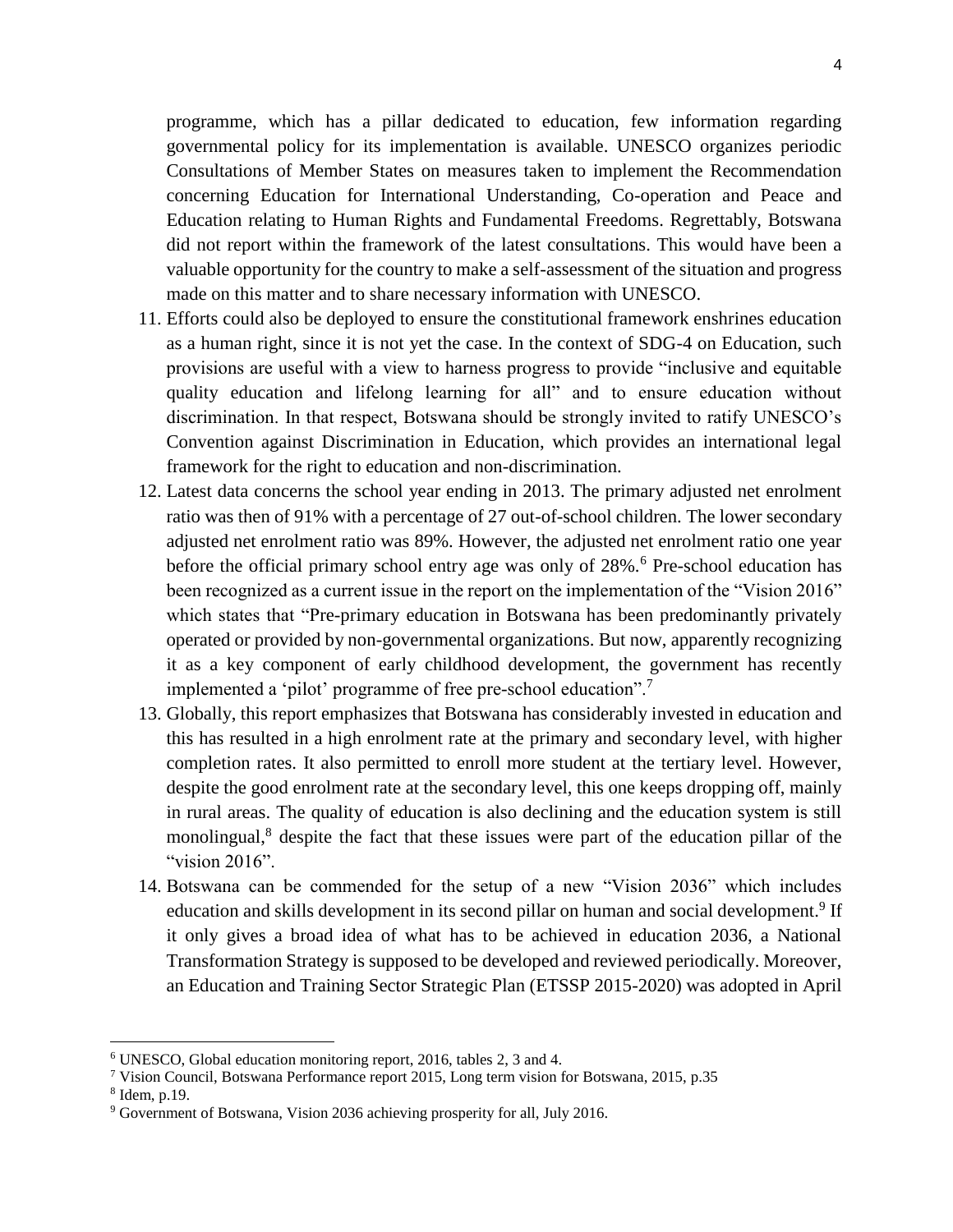2015.<sup>10</sup> It establishes a concrete programme for every level of education. Some of the goals are to increase access, equity and quality in early childhood-care and education, to increase equitable access to quality basic primary education for all, and to improve gender equality, especially in the tertiary education. However, concrete proposals related to human rights education, or teaching in mother tongue could not be identified according to available information.

#### **Specific recommendations:**

- **1.** Botswana should be strongly encouraged to ratify the UNESCO Convention against Discrimination in Education.
- **2.** Botswana should be strongly encouraged to enshrine the right to education in its Constitution.
- **3.** Botswana should be encouraged to take measures to address human rights education and mother tongue-based education.
- **4.** Botswana should be encouraged to further its efforts to improve access, quality and equity in education.
- **5.** Botswana should be encouraged to monitor and provide data on education and to render accessible up to date information on the measures taken in this regard.
- **6.** Botswana should be strongly encouraged to submit state reports for the periodic consultations on UNESCO's education-related standard-setting instruments.
- **7.** Botswana should be encouraged to share with UNESCO any relevant information to update its country profile on UNESCO's Global Database on the Right to Education.<sup>11</sup>

**\*\*\***

#### **Freedom of expression**

- 15. Botswana is further recommended to decriminalize defamation and place it within a civil code that is in accordance with international standards.
- 16. Botswana is recommended to consider strengthening the independence of broadcast licensing in line with international standards.

#### **\*\*\***

#### **Cultural Rights**

17. As a State Party to the Convention concerning the Protection of the World Cultural and Natural Heritage  $(1972)^{12}$  and the Convention for the Safeguarding of the Intangible

 $\overline{\phantom{a}}$ 

<sup>&</sup>lt;sup>10</sup> Republic of Botswana, Education & Training Sector Strategic Plan (ETSSP 2015-2020), April 2015.

<sup>11</sup> <http://www.unesco.org/new/en/education/themes/leading-the-international-agenda/right-to-education/database/>

<sup>&</sup>lt;sup>12</sup> Periodic Report available at: http://whc.unesco.org/document/106683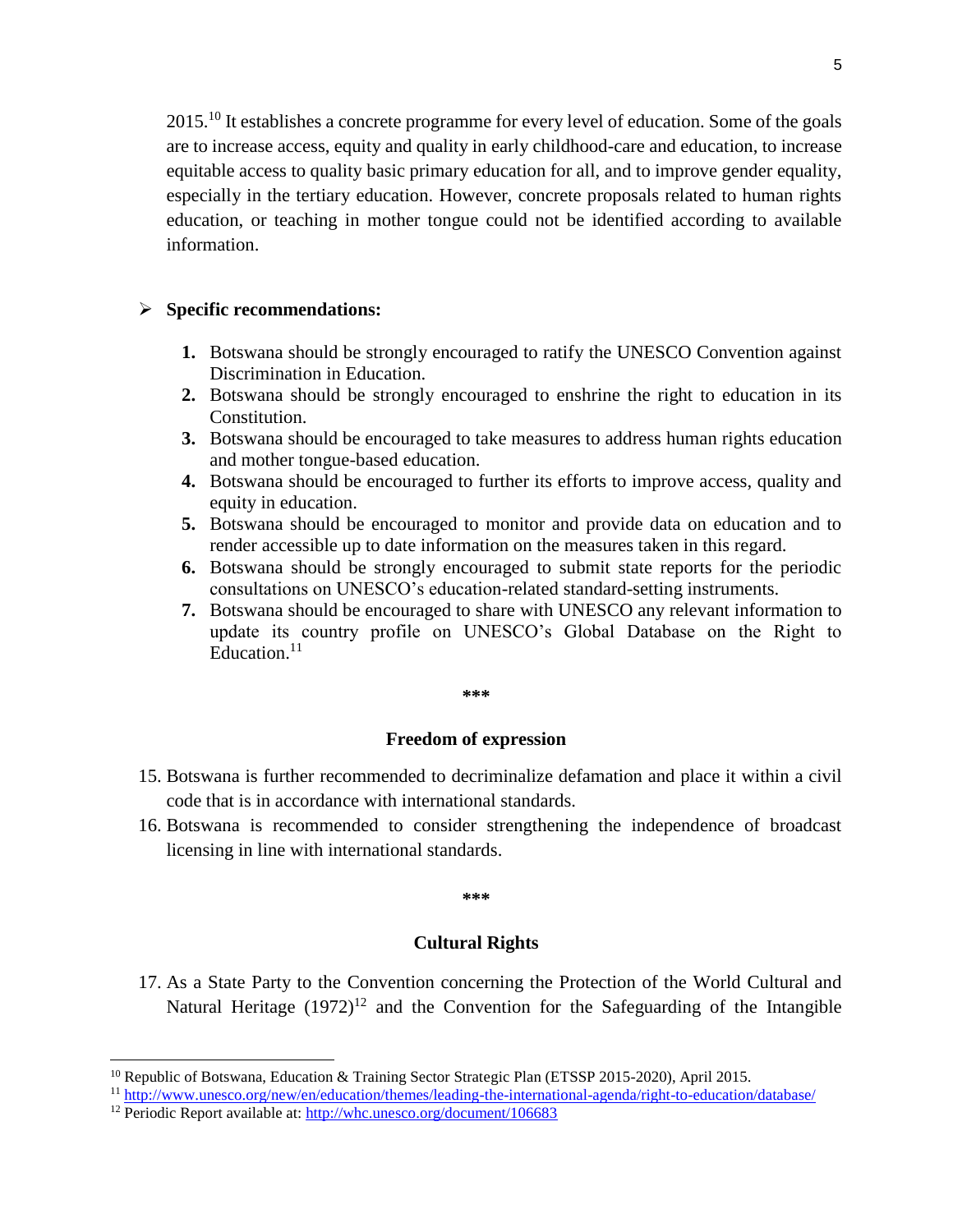Cultural Heritage  $(2003)^{13}$ , Botswana is encouraged to fully implement the relevant provisions that promote access to and participation in cultural heritage and, as such, are conducive to implementing the right to take part in cultural life as defined in article 27 of the Universal Declaration of Human Rights and article 15 of the International Covenant on Economic, Social and Cultural Rights. In doing so, Botswana is encouraged to give due consideration to the participation of communities, practitioners, cultural actors and NGOs from the civil society as well as vulnerable groups (minorities, indigenous peoples, migrants, refugees, young peoples and peoples with disabilities), and to ensure that equal opportunities are given to women and girls to address gender disparities.

18. Botswana is also encouraged to ratify the Convention on the Protection and Promotion of the Diversity of Cultural Expressions (2005) as a means to promote access to and participation in creative expressions and as such contribute to implementing the right to take part in cultural life.

## **Freedom of scientific research and the right to benefit from scientific progress and its applications**

19. Botswana has not submitted its National Report on the implementation of the **Recommendation on the Status of Scientific Researchers** (1974) for the **Second Consultation** covering the period from 2013 to 2016 [\(http://on.unesco.org/2hL0xGz\)](https://mail.unesco.org/owa/redir.aspx?C=RCVRlWmd4IyxP0xlwPW7nU5MKKtfg7Ek0gxa8PmIh6yZB_tcwD7UCA..&URL=http%3a%2f%2fon.unesco.org%2f2hL0xGz). Therefore **Botswana** is encouraged to report to UNESCO on any legislative or other steps undertaken by it with the aim to ensure the application of this international standard-setting instrument in line with the online monitoring questionnaire [\(http://unesdoc.unesco.org/images/0024/002468/246830E.pdf\)](https://mail.unesco.org/owa/redir.aspx?C=Jp8NJGvMIE1eP_zc1PYB9VEMRusMFWC-wSSb6VH9iBUVdk59yD7UCA..&URL=http%3a%2f%2funesdoc.unesco.org%2fimages%2f0024%2f002468%2f246830E.pdf). When replying to the 2013-2016 monitoring questionnaire, **Botswana** is kindly invited to pay a particular attention to the legal provisions and regulatory frameworks which ensure that scientific researchers have the responsibility and the right to work in the spirit of the principles enshrined in the 1974 Recommendation. The issues under consideration are: autonomy and freedom of research and expression, academic freedom to openly communicate on research results, participation of scientific researchers in definition of the aims and objectives of research, compliance of research methods with respect for universal human rights and fundamental freedoms, as well as ecological and social responsibility; freedom of movement of researchers and respect for their economic, social and cultural rights.

#### **Freedom of scientific research and the right to benefit from scientific progress and its applications**

20. Botswana has not submitted its National Report on the implementation of the **Recommendation on the Status of Scientific Researchers** (1974) for the **Second** 

 $\overline{\phantom{a}}$ 

<sup>&</sup>lt;sup>13</sup> Periodic Report not available.